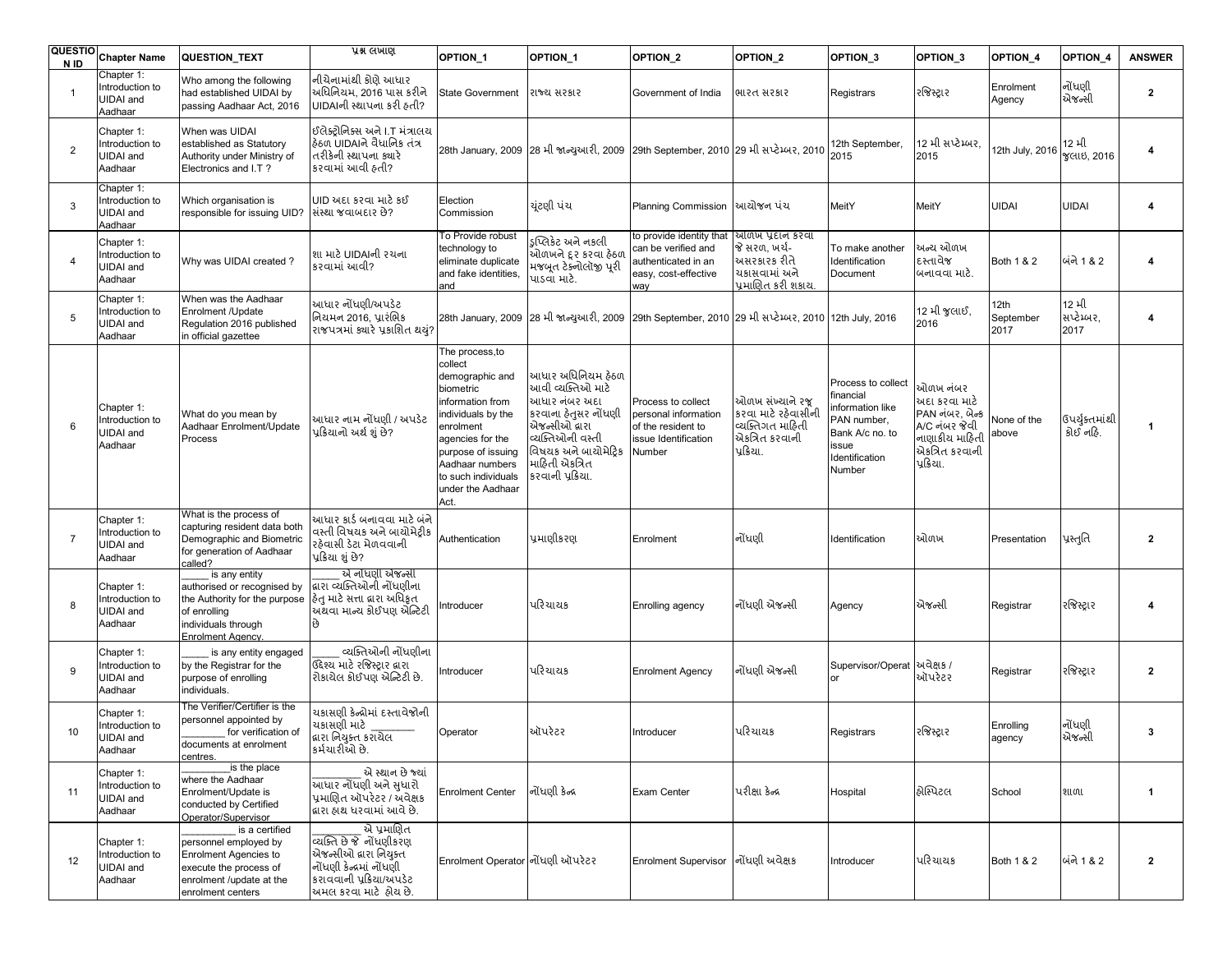| <b>QUESTIO</b><br>N ID | <b>Chapter Name</b>                                          | QUESTION_TEXT                                                                                                                                                                                                                        | प्रश्न लખाણ                                                                                                                                           | OPTION_1                                                    | OPTION_1                                              | OPTION <sub>2</sub>                                                                                                                                                                                                                                     | OPTION_2                                                                                                                                                                 | OPTION_3                                     | OPTION 3                                | OPTION 4             | OPTION_4                  | <b>ANSWER</b> |
|------------------------|--------------------------------------------------------------|--------------------------------------------------------------------------------------------------------------------------------------------------------------------------------------------------------------------------------------|-------------------------------------------------------------------------------------------------------------------------------------------------------|-------------------------------------------------------------|-------------------------------------------------------|---------------------------------------------------------------------------------------------------------------------------------------------------------------------------------------------------------------------------------------------------------|--------------------------------------------------------------------------------------------------------------------------------------------------------------------------|----------------------------------------------|-----------------------------------------|----------------------|---------------------------|---------------|
| 13                     | Chapter 1:<br>Introduction to<br><b>UIDAI</b> and<br>Aadhaar | Who among the following<br>ensures that only trained<br>and certified persons handle<br>the enrolment/update<br>process?                                                                                                             | આમાંથી કોણ સુનિશ્ચિત કરે છે<br>કે માત્ર પશિક્ષિત અને<br>પ્રમાણિત વ્યક્તિઓ<br>નોંધણી/અપડેટ પ્રક્રિયા હ્રાથ<br>ધરવામાં આવે છે?                          | UIDAI                                                       | UIDAI                                                 | Operator                                                                                                                                                                                                                                                | ઑપરેટર                                                                                                                                                                   | Supervisor                                   | અવેક્ષક                                 | Enrolment<br>Agency  | નોંધણી<br>એજન્સી          | 4             |
| 14                     | Chapter 1:<br>Introduction to<br><b>UIDAI</b> and<br>Aadhaar | is<br>responsible to conduct the<br>Certification exam for the<br>role of Operator/Supervisor                                                                                                                                        | ઑપરેટર/અ<br>वेक्षडनी <b>भूमि</b> डा माटेनी<br>પ્રમાણપત્રકે પરીક્ષા લેવા માટે<br>જવાબદાર છે.                                                           | Introducer                                                  | પરિચાયક                                               | <b>Enrolment Agency</b>                                                                                                                                                                                                                                 | નોંધણી એજન્સી                                                                                                                                                            | Testing and<br>Certification<br>Agency       | પરીક્ષણ અને<br>પ્રમાણન એજન્સી           | Registrar            | રજિસ્ટ્રા ર               | 3             |
| 15                     | Chapter 1:<br>Introduction to<br>UIDAI and<br>Aadhaar        | is a person<br>registered with the Registrar<br>and Authority who confirms<br>the identity of a person who<br>does not have any valid POI<br>and POA.                                                                                | રજિસ્ટ્રાર અને<br>सत्ताधिश्वर साथे रજીस्टर<br>થયેલી વ્યક્તિ છે જેણે એવી<br>વ્યક્તિની ઓળખની ખાતરી<br>આપે છે કે જેની પાસે કોઈ<br>માન્ય POI અને POA નથી. | Operator                                                    | ઑપરેટર                                                | Introducer                                                                                                                                                                                                                                              | પરિચાયક                                                                                                                                                                  | Enrolling agency                             | નોંધણી એજન્સી                           | Agency               | એજન્સી                    | $\mathbf{2}$  |
| 16                     | Chapter 1:<br>Introduction to<br><b>UIDAI</b> and<br>Aadhaar | is a person<br>registered with the Registrar<br>and Authority who confirms<br>the identity of a person who<br>does not have any valid POI<br>and POA.                                                                                | રજિસ્ટ્રાર અને<br>सत्ताधिश्वर साथे रજીस्टर<br>થયેલી વ્યક્તિ છે જેણે એવી<br>વ્યક્તિની ઓળખની ખાતરી<br>આપે છે કે જેની પાસે કોઈ<br>માન્ય POI અને POA નથી. | Operator                                                    | ઑપરેટર                                                | Introducer                                                                                                                                                                                                                                              | પરિચાયક                                                                                                                                                                  | Enrolling agency                             | નોંધણી એજન્સી                           | Agency               | એજન્સી                    | $\mathbf{2}$  |
| 17                     | Chapter 1:<br>ntroduction to<br><b>UIDAI</b> and<br>Aadhaar  | Who are applicable to can<br>get the Aadhaar<br>Enrolment/Update done?                                                                                                                                                               | ક્રોણ આધાર નોંધણી / અપડેટ<br>કરાવી શકશે?                                                                                                              | Operator                                                    | ઑપરેટર                                                | An individual who has<br>resided in India for a<br>period or periods<br>amounting in all to<br>one hundred and<br>eighty-two days (182)<br>or more in the twelve<br>months immediately<br>preceding the date of<br>application for<br>Aadhaar enrolment | એ વ્યક્તિ જે આધાર<br>નોંધણી/અપડેટ અરજી<br>કરવા માંગતી હ્રોય<br>તેણે 12 મહિનામાં જદા<br>જદા સમયગાળામાં<br>182 દિવસો અથવા<br>વધુ દિવસો માટે<br>ભારતમાં રહેલો હોવો<br>જોઈએ. | <b>NRI</b>                                   | <b>NRI</b>                              | None of the<br>above | ઉપર્યક્તમાંથી<br>કોઈ નહિ  | $\mathbf{2}$  |
| 18                     | Chapter 1:<br>Introduction to<br><b>UIDAI</b> and<br>Aadhaar | Enrolment Identification<br>Number (EID) is ___-digit<br>number allocated to<br>residents at the time of<br>enrolment.                                                                                                               | નોંધણી ઓળખ સંખ્યા (EID)<br>નોંધણીના સમયે<br>रहेवासीओंने ફાળવેલ સંખ્યા.                                                                                | 10                                                          | 10                                                    | 12                                                                                                                                                                                                                                                      | 12                                                                                                                                                                       | 15                                           | 15                                      | 28                   | 28                        |               |
| 19                     | Chapter 1:<br>ntroduction to<br><b>UIDAI</b> and<br>Aadhaar  | Resident is an individual<br>who has resided in India for<br>a period or periods<br>amounting in all to days<br>or more in the twelve<br>months immediately<br>preceding the date of<br>application for Aadhaar<br>Enrolment/Update. | રહેવાસી એ વ્યક્તિ છે જે<br>આધાર નોંધણી/અપડેટ અરજી<br>તારીખ પછી તરત અથવા 12<br>મહિનામાં જદા જદા<br>સમયગાળામાં દિવસો<br>માટે ભારતમાં વાસ્તવ્ય કરે છે    | 32                                                          | 32                                                    | 61                                                                                                                                                                                                                                                      | 61                                                                                                                                                                       | 123                                          | 123                                     | 182                  | 182                       |               |
| 20                     | Chapter 1:<br>Introduction to<br><b>UIDAI</b> and<br>Aadhaar | Which of the following<br>contact numbers can a<br>resident call for resolutions<br>to their concerns or<br>grievances related to<br>Aadhaar?                                                                                        | આમાંથી કયા સંપર્કનંબર પર<br>આધાર સાથે સંબંધિત તેમની<br>ચિંતાઓ અથવા ફરિયાદોના<br>નિરાકરણ માટે રહેવાસી સંપર્ક<br>કરી શકે છે?                            | 1947                                                        | 1947                                                  | 2009                                                                                                                                                                                                                                                    | 2009                                                                                                                                                                     | 140                                          | 140                                     | 108                  | 108                       | 1             |
| 21                     | Chapter 1:<br>Introduction to<br>UIDAI and<br>Aadhaar        | Aadhaar is unique because                                                                                                                                                                                                            | આધાર અનન્ય છે કારણ કે                                                                                                                                 | No two residents<br>will have the same<br>Aadhaar<br>number | કોઈ બે રહેવાસીઓ પાસે<br>સમાન આધાર હશે<br>નહીં<br>નંબર | A family can get a<br>unique recognized ID                                                                                                                                                                                                              | એક કુટુંબ અનન્ય<br>ઓળખ ID મેળવી શકે                                                                                                                                      | A person can<br>avail two Aadhaar<br>numbers | વ્યક્તિ બે આધાર<br>નંબર મેળવી શકે<br>છે | None of the<br>above | ઉપર્યુક્તમાંથી<br>કોઈ નહિ | 1             |
| 22                     | Chapter 1:<br>Introduction to<br>UIDAI and<br>Aadhaar        | Which of the following is<br>NOT a component of<br>enrollment setup?                                                                                                                                                                 | નીચે આપેલામાંથી કયું નોંધણી<br>સેટઅપનો ઘટક નથી?                                                                                                       | Computer                                                    | કપ્રચુટર                                              | <b>Biometric device</b>                                                                                                                                                                                                                                 | બાયોમેટિક ઉપકરણ                                                                                                                                                          | Bomb detector                                | બોમ્બ શોધનાર                            | ris scanner          | આઇરિસ<br>સ્ક્રેનર         | 3             |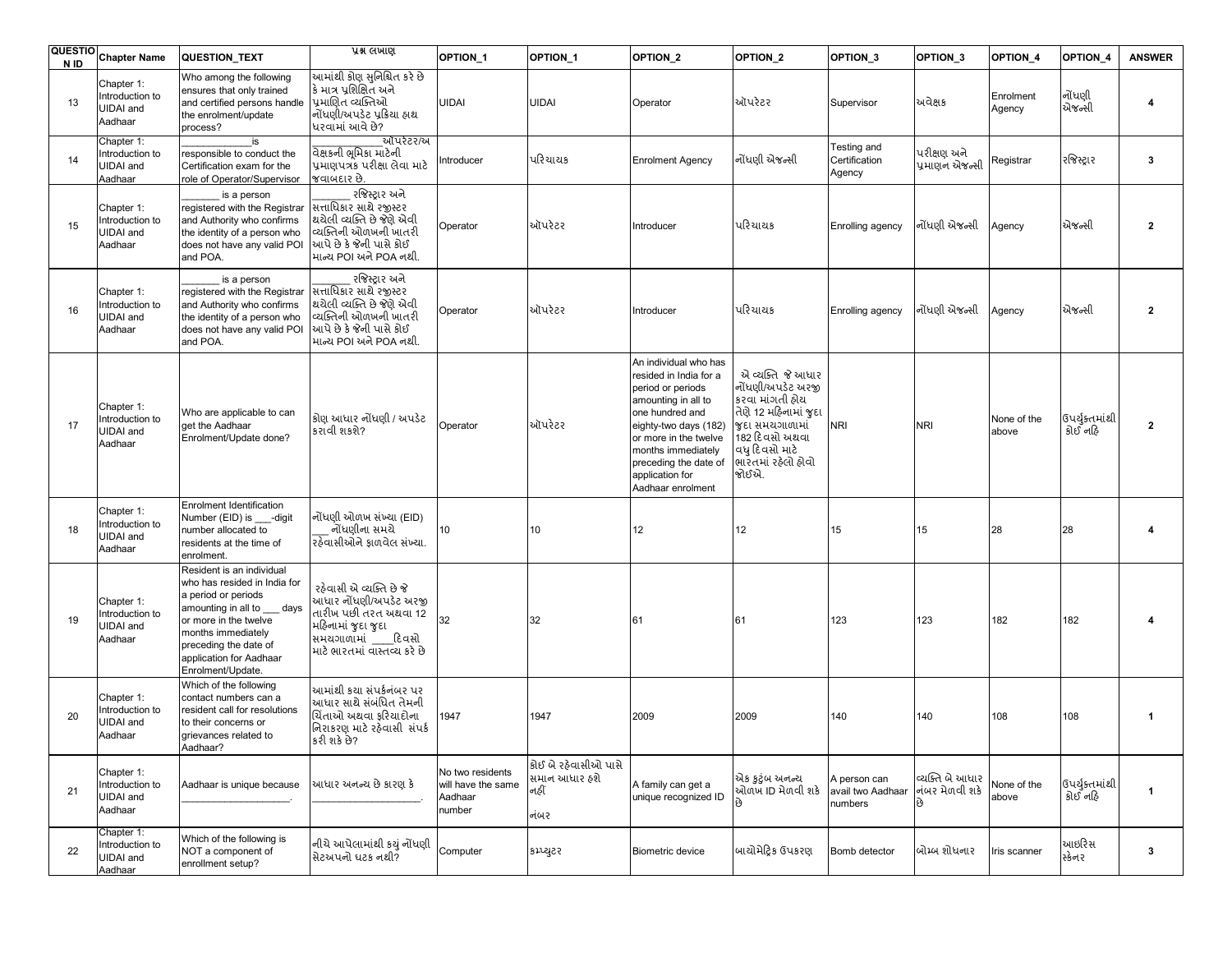|    | QUESTIO Chapter Name                                              | QUESTION_TEXT                                                                                                                                        | प्रश्न लખाણ                                                                                                                                                    | OPTION_1                                                | OPTION_1                                      | OPTION <sub>2</sub>                                                                                        | OPTION_2                                                                                      | OPTION <sub>3</sub>                                         | OPTION <sub>3</sub>                                              | OPTION 4                                                                                        | OPTION 4                                                                  | <b>ANSWER</b>  |
|----|-------------------------------------------------------------------|------------------------------------------------------------------------------------------------------------------------------------------------------|----------------------------------------------------------------------------------------------------------------------------------------------------------------|---------------------------------------------------------|-----------------------------------------------|------------------------------------------------------------------------------------------------------------|-----------------------------------------------------------------------------------------------|-------------------------------------------------------------|------------------------------------------------------------------|-------------------------------------------------------------------------------------------------|---------------------------------------------------------------------------|----------------|
| 23 | Chapter 1:<br>Introduction to<br><b>UIDAI</b> and<br>Aadhaar      | Which of the given is true<br>about Aadhaar?                                                                                                         | આપેલામાંથી શું આધાર વિશે<br>સાચું છે?                                                                                                                          | An individual can<br>obtain multiple<br>Aadhaar numbers | વ્યક્તિગત બહવિધ<br>આધાર નંબરો મેળવી<br>શકે છે | Aadhaar collects<br>financial information<br>of residents                                                  | આધાર નિવાસીઓની<br>નાણાકીય માહિતી<br>એકત્રિત કરે છે                                            | Aadhaar can be<br>used as Proof of<br>Citizenship           | આધારનો<br>ઉપયોગ<br>નાગરિકતાના<br>પુરાવા તરીકે કરી<br>શકાય છે     | Aadhaar<br>enables<br>esident's<br>dentification<br>subject to<br>successful<br>'Authentication | આધાર<br>રહેવાસીની<br>ઓળખને<br>સકળ<br>પ્રમાણીકરણ<br>વડે સંક્રિય<br>કરે છે. | 4              |
| 24 | Chapter 1:<br>Introduction to<br><b>UIDAI</b> and<br>Aadhaar      | Aadhaar uses which of the<br>given to uniquely identify the<br>resident?                                                                             | મળ નિવાસીને ઓળખવા માટે<br>આધાર આમાંથી શેનો ઉપયોગ<br>કરે છે?                                                                                                    | Name and<br>Address of the<br>resident                  | રહેવાસીનું નામ અને<br>સરનામું                 | Fingerprints                                                                                               | ફિંગરપ્રિન્ટ્સ                                                                                | Iris                                                        | આઇરિસ                                                            | Both 2 & 3                                                                                      | બંને 2 & 3                                                                | 4              |
| 25 | Chapter 1:<br>Introduction to<br><b>UIDAI</b> and<br>Aadhaar      | Which of the given is true<br>about Aadhaar?                                                                                                         | આપેલામાંથી આધાર વિશે શં<br>સાચું છે?                                                                                                                           | It is just another<br>card                              | તે માત્ર એક અન્ય કાર્ડ છે                     | Will collect and record<br>demographic and<br>biometric information<br>for generation of<br>Aadhaar Number | આધાર નંબર<br>બનાવવામાટે વસ્તી<br>વિષયક અને<br>બાચોમેટિક માહિતી<br>એકત્રિત અને રેકોર્ડ<br>કરશે | Aadhaar will<br>replace all other<br>IDs                    | આધાર અન્ય<br>તમામ ID ને<br>બદલશે                                 | Will collect<br>profiling<br>nformation,<br>such as caste,<br>religion,<br>anguage              | જાતિ, ધર્મ,<br>ભાષા જેવી<br>રૂપરેખાકરણ<br>માહિતી<br>એકત્રિત<br>કરશે.      | $\overline{2}$ |
| 26 | Chapter 1:<br>Introduction to<br><b>UIDAI</b> and<br>Aadhaar      | is a<br>document to convey the<br>Aadhaar number to a<br>resident.                                                                                   | એ એક<br>રઠેવાસીને આધાર નંબર<br>આપવાની એક દસ્તાવેજ છે.                                                                                                          | Aadhaar letter                                          | આધાર પત્ર                                     | <b>CIDR</b>                                                                                                | <b>CIDR</b>                                                                                   | UID                                                         | <b>UID</b>                                                       | Aadhaar<br>number                                                                               | આધાર નંબર                                                                 | 1              |
| 27 | Chapter 1:<br>Introduction to<br><b>UIDAI</b> and<br>Aadhaar      | Aadhaar will be used to<br>prove citizenship.                                                                                                        | આધારનો ઉપયોગ નાગરિકતા<br>સાબિત કરવા માટે કરવામાં<br>આવશે.                                                                                                      | <b>TRUE</b>                                             | સા યું                                        | <b>FALSE</b>                                                                                               | ખોટું                                                                                         |                                                             |                                                                  |                                                                                                 |                                                                           | $\mathbf{2}$   |
| 28 | Chapter 1:<br>Introduction to<br><b>UIDAI</b> and<br>Aadhaar      | Aadhaar will cover all<br>residents of India who are<br>residing in India for 180<br>days from the date of<br>Aadhaar enrolment/update               | આધાર ભારતના તમામ<br>રહેવાસીઓને આવરી લેશે<br>જેઓ આધાર<br>નોંધણી/અપડેટની તારીખથી<br>180 દિવસ માટે ભારતમાં રહે<br>۶ģ                                              | TRUE                                                    | સા યું                                        | <b>FALSE</b>                                                                                               | ખોટું                                                                                         |                                                             |                                                                  |                                                                                                 |                                                                           | -1             |
| 29 | Chapter 1:<br>Introduction to<br>UIDAI and<br>Aadhaar             | The vision of UIDAI is to<br>empower residents of India<br>with a unique identity and a<br>digital platform to<br>authenticate anytime,<br>anywhere. | UIDAI ની દ્રષ્ટિ છે કે ભારતના<br>રઠેવાસીઓને એક અનન્ય<br>.<br>ઓળખ અને ગમે ત્યારે, ગમે<br>ત્યા ડિજિટલ પ્લેટફોર્મ દ્વારા<br>પ્રમાણિત થવા માટે<br>સશક્તિકરણ કરવું. | <b>TRUE</b>                                             | સા યું                                        | <b>FALSE</b>                                                                                               | ખોટું                                                                                         |                                                             |                                                                  |                                                                                                 |                                                                           | $\mathbf 1$    |
| 30 | Chapter 1:<br>Introduction to<br><b>UIDAI</b> and<br>Aadhaar      | Aadhaar is a 15-digit<br>number.                                                                                                                     | આધાર 15-અંકનો નંબર છે.                                                                                                                                         | <b>TRUE</b>                                             | સા યું                                        | <b>FALSE</b>                                                                                               | ખોટું                                                                                         |                                                             |                                                                  |                                                                                                 |                                                                           | $\mathbf{2}$   |
| 31 | Chapter 2: Child<br><b>Enrolment Lite</b><br><b>Client Manual</b> | What is the operating<br>system used in Child<br><b>Enrolment Lite Client?</b>                                                                       | યાઇલ્ડ એનરોલમેન્ટ લાઇટ<br>ક્લાઈન્ટમાં કથું ઓપરેટિંગ<br>સિસ્ટમ વપરાય છે?                                                                                        | Windows                                                 | વિન્ડોઝ                                       | iOS                                                                                                        | આઇઓએસ                                                                                         | Linux                                                       | લાઈનક્સ                                                          | Android                                                                                         | એન્ડ્રોઇડ                                                                 | 4              |
| 32 | Chapter 2: Child<br><b>Enrolment Lite</b><br><b>Client Manual</b> | What are the documents to<br>be collected for enrolment in<br>Child Enrolment Lite Client?                                                           | યાઇલ્ડ એનરોલમેન્ટ લાઇટ<br>ક્લાઈન્ટ માં નોંધણી કરવા માટે<br>કયાં દસ્તાવેજો એકત્રિત<br>કરવામાં આવે છે?                                                           | POI                                                     | પી.ઓ.આઇ                                       | <b>POA</b>                                                                                                 | પી.ઓ.એ                                                                                        | <b>POR</b>                                                  | પી.ઓ.આર                                                          | None of these                                                                                   | આમાંથી કંઈ<br>નહિ                                                         | 3              |
| 33 | Chapter 2: Child<br><b>Enrolment Lite</b><br><b>Client Manual</b> | Who can get enrolled in<br>Child Enrolment Lite Client?                                                                                              | ચાઇલ્ડ એનરોલમેન્ટ લાઇટ<br>ક્લાઈન્ટમાં કોણ નોંધણી કરી<br>શકે છે?                                                                                                | children less than<br>5 years of age                    | પાંચ વર્ષથી નીચેના<br>બાળકો                   | children more than 5<br>years of age                                                                       | પાંચ વર્ષથી ઉપરના<br>બાળકો                                                                    | Any age                                                     | કોઈપણ ઉંમરના                                                     | None of these                                                                                   | આમાંથી કંઈ<br>નહિ                                                         | $\mathbf{1}$   |
| 34 | Chapter 2: Child<br><b>Enrolment Lite</b><br><b>Client Manual</b> | Name the device used for<br>enrolment in Child<br><b>Enrolment Lite Client?</b>                                                                      | યાઇલ્ડ એનરોલમેન્ટ લાઇટ<br>ક્લાઈન્ટમાં નોંધણી માટે<br>વપરાયેલ ઉપકરણનું નામ?                                                                                     | Tablet                                                  | ડેબલેટ                                        | Laptop                                                                                                     | લેપટોપ                                                                                        | Desktop                                                     | ડેસ્કટોપ                                                         | None of these                                                                                   | આમાંથી કંઈ<br>નહિ                                                         | $\mathbf{1}$   |
| 35 | Chapter 2: Child<br><b>Enrolment Lite</b><br><b>Client Manual</b> | How is the packet uploaded<br>from Child Enrolment Lite<br>Client ?                                                                                  | ચાઇલ્ડ એનરોલમેન્ટ લાઇટ<br>ક્લાઈન્ટમાંથી કેવી રીતે પેકેટ<br>અપલોડ કરવામાં આવે છે?                                                                               | Through SFTP                                            | એસ.એક.ટી.પી. લ્રારા                           | Upload option in Child<br><b>Enrolment Lite Client</b>                                                     | યાઇલ્ડ એનરોલમેન્ટ<br>લાઇટ ક્લાઈન્ટ માં<br>અપલોડ નું વિકલ્પ                                    | <b>Upload Portal</b>                                        | અપલોડ પોર્ટલ                                                     | None of these                                                                                   | આમાંથી કંઈ<br>નહિ                                                         | $\overline{2}$ |
| 36 | Chapter 2: Child<br><b>Enrolment Lite</b><br><b>Client Manual</b> | Which of the following is a<br>feature of Child Enrolment<br>Lite Client?                                                                            | આમાંથી યાઇલ્ડ એનરોલમેન્ટ<br>લાઇટ ક્લાઈન્ટ નું લક્ષણ કચું                                                                                                       | Child Enrollment                                        | બાળ નોંધણી                                    | Information sharing<br>consent                                                                             | માહિતી વહેંચણી સંમતિ                                                                          | Demographic<br>update                                       | વસ્તી વિષયક<br>સુધારા                                            | <b>Biometric</b><br>update                                                                      | બાચોમેટ્રિક<br>સુધારા                                                     | $\mathbf{1}$   |
| 37 | Chapter 2: Child<br><b>Enrolment Lite</b><br><b>Client Manual</b> | During enrolment in Child<br>Enrolment Lite Client , tablet<br>needs to be connected to<br>internet                                                  | યાઇલ્ડ એનરોલમેન્ટ લાઇટ<br>ક્લાઈન્ટ માં નોંધણી<br>દરમિયાન. ટેબલેટ ઇન્ટરનેટ<br>સાથે જોડાયેલ હોવું જોઈએ                                                           | Yes                                                     | હા                                            | No                                                                                                         | ના                                                                                            | <b>Child Enrolment</b><br>Lite Client also<br>works offline | ચાઇલ્ડ<br>એનરોલમેન્ટ<br>લાઇટ ક્લાઈન્ટ<br>ઑકલાઇન પણ<br>કામ કરે છે | None of these                                                                                   | આમાંથી કંઈ<br>નહિ                                                         | 1              |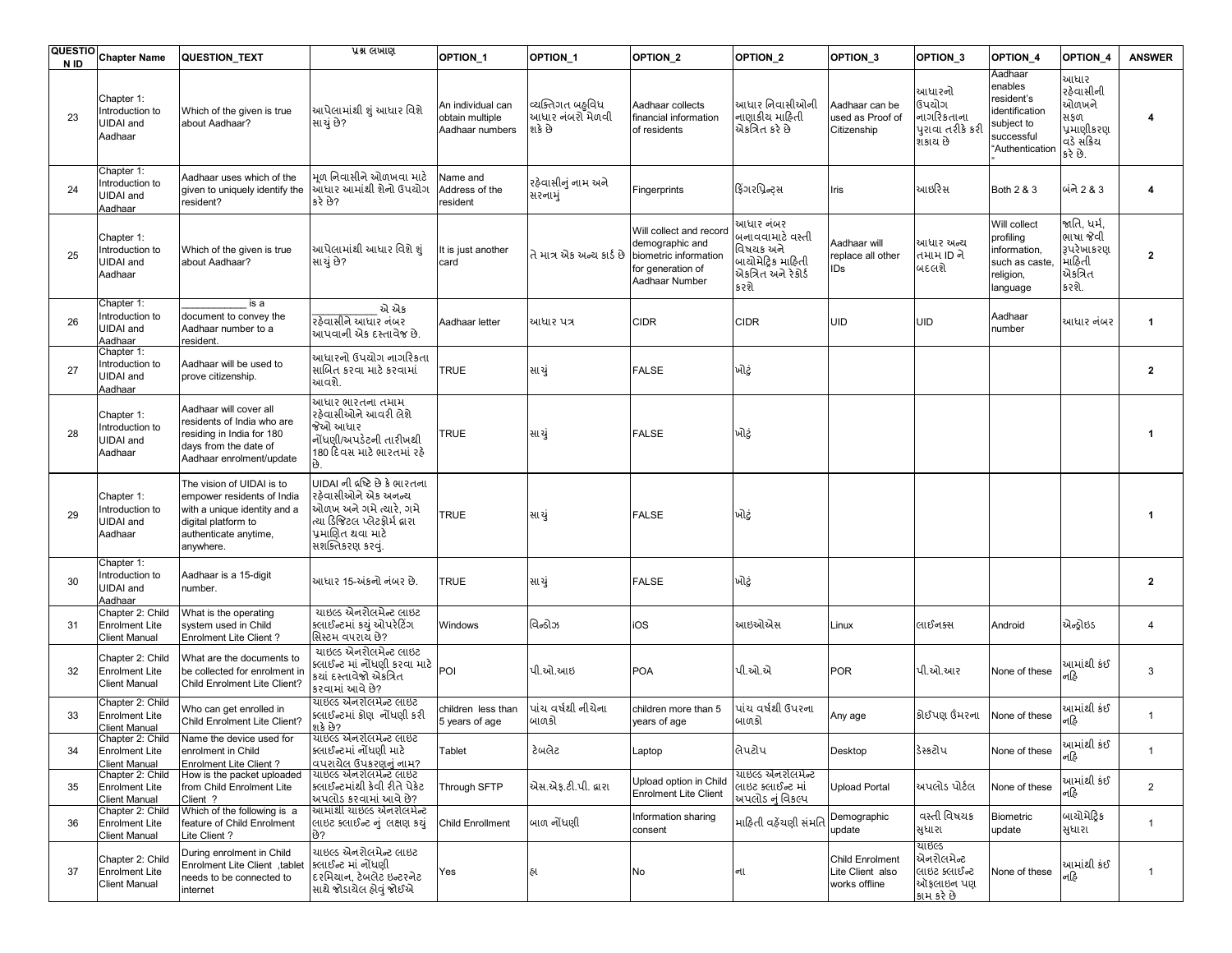| <b>QUESTIO</b><br>N ID | <b>Chapter Name</b>                                               | QUESTION_TEXT                                                                                                                                                              | પ્રશ્ન લખાણ                                                                                                                                                            | OPTION_1                               | OPTION_1                                      | OPTION <sub>2</sub>                           | OPTION <sub>2</sub>                     | OPTION <sub>3</sub>                              | OPTION <sub>3</sub>                 | OPTION 4                                                                                                                | OPTION 4                            | <b>ANSWER</b>  |
|------------------------|-------------------------------------------------------------------|----------------------------------------------------------------------------------------------------------------------------------------------------------------------------|------------------------------------------------------------------------------------------------------------------------------------------------------------------------|----------------------------------------|-----------------------------------------------|-----------------------------------------------|-----------------------------------------|--------------------------------------------------|-------------------------------------|-------------------------------------------------------------------------------------------------------------------------|-------------------------------------|----------------|
| 38                     | Chapter 2: Child<br><b>Enrolment Lite</b><br><b>Client Manual</b> | Can child get enrolled if<br>aadhaars of both parents<br>are unavailable?                                                                                                  | જો માતાપિતા બંનેના આધાર<br>ઉપલબ્ધ ન ઠોય તો બાળક<br>નોંધણી કરાવી શકે?                                                                                                   | No                                     | ના                                            | Yes                                           | હા                                      |                                                  |                                     |                                                                                                                         |                                     | $\overline{1}$ |
| 39                     | Chapter 2: Child<br><b>Enrolment Lite</b><br><b>Client Manual</b> | If the name of child is not<br>available what can be used<br>in name option?                                                                                               | બાળકનું નામ ઉપલબ્ધ ન હોય<br>તો નામ માટે કચો વિકલ્પ<br>વાપરી શકાય?                                                                                                      | Can be left blank                      | માલી છોડી શકો છો                              | Baby one/two/<br>of <mother name=""></mother> | <માતાનું નામ> નું<br>પહેલું/બીજું/ બાળક | only mother's<br>name                            | માત્ર માતાનું નામ                   | only father's<br>name                                                                                                   | માત્ર પિતાનું<br>નામ                | $\overline{2}$ |
| 40                     | Chapter 2: Child<br><b>Enrolment Lite</b><br><b>Client Manual</b> | Whose photograph is<br>captured in Child Enrolment<br>Lite Client?                                                                                                         | ચાઇલ્ડ એનરોલમેન્ટ લાઇટ<br>ક્લાઈન્ટમાં કોનો ફોટોગ્રાફ<br>પાડવામાં આવે છે?                                                                                               | Mother's                               | માતાનો                                        | Father's                                      | પિતાનો                                  | Operator's                                       | ઓપરેટરનો                            | Child                                                                                                                   | બાળકનો                              | $\overline{4}$ |
| 41                     | Chapter 2: Child<br><b>Enrolment Lite</b><br><b>Client Manual</b> | For acknowledgement of<br>EID, what communication<br>method is used in Child<br><b>Enrolment Lite Client?</b>                                                              | ઈ.આઈ.ડી.ની સ્વીકૃતિ માટે.<br>યાઇલ્ડ એનરોલમેન્ટ લાઇટ<br>ક્લાઈન્ટમાં કઈ સંચાર<br>પદ્ધતિનો ઉપયોગ થાય છે?                                                                  | Mobile number                          | મોબાઇલ નંબર                                   | Email                                         | ઇમેઇલ                                   | <b>Ack Print</b>                                 | ઍક પ્રિન્ટ                          | Both mobile &<br>email                                                                                                  | મોબાઇલ<br>અને ઇમેઇલ<br>બંને         | $\overline{1}$ |
| 42                     | Chapter 2: Child<br><b>Enrolment Lite</b><br><b>Client Manual</b> | Single finger print scanner<br>device can be used with<br>Child Enrolment Lite Client                                                                                      | એક આંગળી પ્રિન્ટ સ્ક્રૅનર<br>ઉપકરણ ચાઇલ્ડ એનરોલમેન્ટ<br>લાઇટ ક્લાઈન્ટ સાથે વાપરી<br>શકાય છે.                                                                           | Yes                                    | ઠા                                            | No                                            | ના                                      |                                                  |                                     |                                                                                                                         |                                     | $\overline{1}$ |
| 43                     | Chapter 2: Child<br><b>Enrolment Lite</b><br><b>Client Manual</b> | How acknowlegement EID<br>is communicated in Child<br><b>Enrolment Lite Client?</b>                                                                                        | યાઇલ્ડ એનરોલમેન્ટ લાઇટ<br>ક્લાઈન્ટમાં ઈ.આઈ.ડી.ની<br>સ્વીકૃતિ કેવી રીતે સંચાર<br>કરવામાં આવે છે?                                                                        | Resident will get a<br>call from UIDAI | રઠેવાસીને<br>યુ.આઇ.ડી.એ.આઇ.<br>તરકથી કોલ આવશે | Resident will get a<br>confirmation by post   | રહેવાસીને ટપાલ દ્વારા<br>પુષ્ટિ મળશે    | Resident wil get<br>an<br>acknowledgment<br>slip | રહેવાસીને<br>સ્વીકૃતિ સ્લિપ<br>મળશે | Resident will<br>get an<br>acknowledgme મોબાઈલ<br>nt message on dick? u?<br>the registered<br>mobile number સિંદેશ મળશે | રહેવાસીને<br>રજીસ્ટર<br>એક સ્વીકૃતિ | $\overline{4}$ |
| 44                     | Chapter 2: Child<br><b>Enrolment Lite</b><br><b>Client Manual</b> | Biometric authentication is<br>necessary for operator login?                                                                                                               | બાયોમેટિક પ્રમાણીકરણ<br>ઓપરેટર પ્રવેશ માટે જરૂરી છે?                                                                                                                   | TRUE                                   | સા યું                                        | <b>FALSE</b>                                  | ખોટું                                   |                                                  |                                     |                                                                                                                         |                                     | $\overline{1}$ |
| 45                     | Chapter 2: Child<br><b>Enrolment Lite</b><br><b>Client Manual</b> | Which of these are<br>mandatory fields in<br>Demographic Information?                                                                                                      | આમાંથી વસ્તી વિષયક<br>માઠિતી માટે કરજિયાત ક્ષેત્રો<br>કચાં છે?                                                                                                         | Name                                   | નામ                                           | Age                                           | વય                                      | Gender                                           | લિંગ                                | All of the<br>Above                                                                                                     | ઉપરના બધા                           | $\overline{4}$ |
| 46                     | Chapter 2: Child<br><b>Enrolment Lite</b><br><b>Client Manual</b> | Is the address being<br>captured in enrolment<br>through Child Enrolment Lite<br>Client ?                                                                                  | શું ચાઇલ્ડ એનરોલમેન્ટ લાઇટ<br>ક્લાઈન્ટ લ્રારા સરનામું કબજે<br>કરવામાં આવે છે?                                                                                          | <b>NO</b>                              | ના                                            | <b>YES</b>                                    | ઠા                                      |                                                  |                                     |                                                                                                                         |                                     | $\overline{1}$ |
| 47                     | Chapter 2: Child<br><b>Enrolment Lite</b><br><b>Client Manual</b> | For enrolment of child,<br>availability of whose<br>aadhaar number is<br>mandatory ?                                                                                       | બાળક ની નોંધણી માટે કોનો<br>આધાર નંબર હોવો ફરજિયાત<br>છે?                                                                                                              | Mother's                               | માતાનો                                        | Father's                                      | પિતાનો                                  | Gaurdian                                         | વાલી                                | Either of<br>option 1 & 2                                                                                               | વિકલ્પ 1<br>અથવા 2                  | $\overline{4}$ |
| 48                     | Chapter 2: Child<br><b>Enrolment Lite</b><br><b>Client Manual</b> | Is any local language<br>configurable in Child<br><b>Enrolment Lite Client?</b>                                                                                            | ચાઇલ્ડ એનરોલમેન્ટ લાઇટ<br>ક્લાઈન્ટ માં કોઈપણ સ્થાનિક<br>ભાષા રૂપરેખાંકિત કરી શકાય<br>છે?                                                                               | NO                                     | ના                                            | <b>YES</b>                                    | હા                                      |                                                  |                                     |                                                                                                                         |                                     | $\overline{1}$ |
| 49                     | Chapter 2: Child<br><b>Enrolment Lite</b><br><b>Client Manual</b> | Can child get enrolled in<br>Child Enrolment Lite Client if<br>only aadhaars of both the<br>parents are available, but<br>both the parents are not<br>physically avilable? | માત્ર માતા-પિતા બને ના<br>આધાર ઉપલબ્ધ હોય, પરંતુ<br>બંને માતા-પિતા શારીરિક<br>ઉપલબ્ધ ના ઠોય. તો બાળક<br>યાઇલ્ડ એનરોલમેન્ટ લાઇટ<br>ક્લાઈન્ટ માં નોંધણી મેળવી<br>શકે શં? | Yes                                    | હા                                            | <b>NO</b>                                     | ના                                      |                                                  |                                     |                                                                                                                         |                                     | $\overline{2}$ |
| 50                     | Chapter 2: Child<br><b>Enrolment Lite</b><br><b>Client Manual</b> | <b>Which Biometric</b><br>authetication is used in Child<br><b>Enrolment Lite Client?</b>                                                                                  | ચાઇલ્ડ એનરોલમેન્ટ લાઇટ<br>ક્લાઈન્ટ માં કયં બાયોમેટિક<br>સત્તાધિકરણ ઉપયોગ થાય છે?                                                                                       | Iris                                   | આંખની કીકી                                    | Fingerprint                                   | આંગળીના નીશાન                           | <b>OTP</b>                                       | વન ટાઇમ<br>પાસવર્ડ                  | None of these                                                                                                           | આમાંથી કંઈ<br>નહિ                   | $\overline{2}$ |
| 51                     | Chapter 2: Child<br><b>Enrolment Lite</b><br><b>Client Manual</b> | Does Child Enrolment Lite<br>Client support Iris scan<br>devices for Authentication?                                                                                       | <mark> </mark> શું ચાઇલ્ડ એનરોલમેન્ટ લાઇટ<br>ક્લાઈન્ટ આઇરિસ સ્કેન<br>ઉપકરણ ને સત્તાધિકરણ માટે<br>સમર્થન આપે છે?                                                        | <b>NO</b>                              | ના                                            | <b>YES</b>                                    | હા                                      |                                                  |                                     |                                                                                                                         |                                     | $\overline{1}$ |
| 52                     | Chapter 2: Child<br><b>Enrolment Lite</b><br><b>Client Manual</b> | Who carries out the Client<br>Registration process in<br>Child Enrolment Lite Client?                                                                                      | ચાઇલ્ડ એનરોલમેન્ટ લાઇટ<br>ક્લાઈન્ટ માં ક્લાઈન્ટ<br>રજીસ્ટ્રેશન પ્રક્રિયા કોણ હ્રાથ<br>ધરે છે?                                                                          | Registrar admin                        | રજિસ્ટ્રાર એડમિન                              | EA admin/ Nominated<br>Official               | $62$ યે એડમિન /<br>નામાંકિત અધિકારી     | child                                            | બાળક                                | None of these                                                                                                           | આમાંથી કંઈ<br>નહિ                   | $\overline{2}$ |
| 53                     | Chapter 2: Child<br><b>Enrolment Lite</b><br><b>Client Manual</b> | Operator can enroll on Child<br>Enrolment Lite Client after                                                                                                                | પછી ઑપરેટર<br><u>ચાઇલ્ડ એ</u> નરોલમેન્ટ લાઇટ<br>ક્લાઈન્ટ પર નોંધણી કરી શકે છે                                                                                          | <b>Adding Operator</b>                 | ઓપરેટર ઉમેરીને                                | <b>Operator Verification</b>                  | ઓપરેટર ચકાસણી                           |                                                  |                                     |                                                                                                                         |                                     | $\overline{1}$ |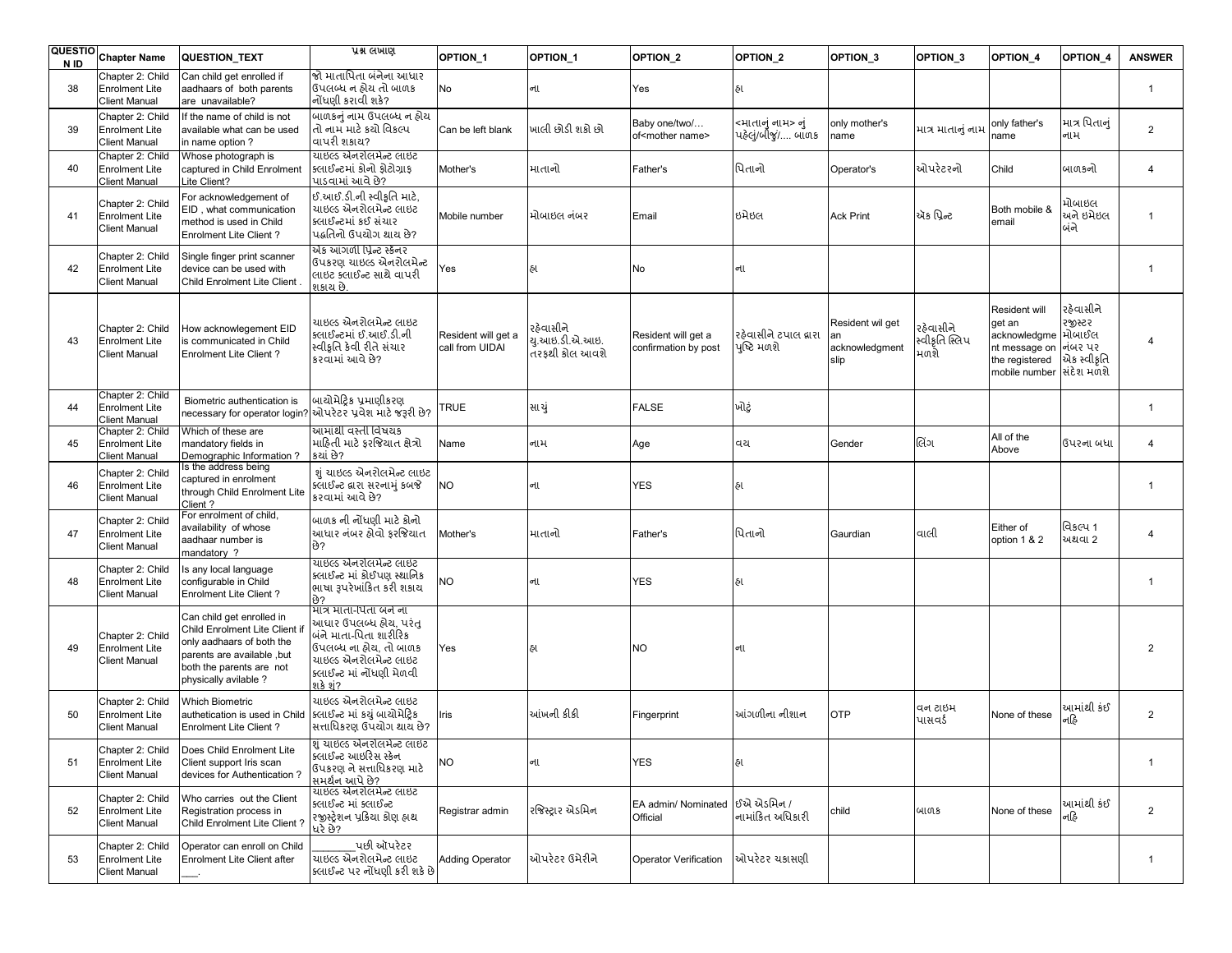| <b>QUESTIO</b><br>N ID | <b>Chapter Name</b>                                               | QUESTION_TEXT                                                                                                 | प्रश्न लખाણ                                                                                                                                | OPTION <sub>1</sub>            | OPTION_1                                         | OPTION <sub>2</sub>           | OPTION_2                         | OPTION <sub>3</sub>            | OPTION <sub>3</sub>                 | <b>OPTION 4</b> | OPTION_4           | <b>ANSWER</b>  |
|------------------------|-------------------------------------------------------------------|---------------------------------------------------------------------------------------------------------------|--------------------------------------------------------------------------------------------------------------------------------------------|--------------------------------|--------------------------------------------------|-------------------------------|----------------------------------|--------------------------------|-------------------------------------|-----------------|--------------------|----------------|
| 54                     | Chapter 2: Child<br><b>Enrolment Lite</b><br><b>Client Manual</b> | Is the name of child<br>mandatory for enrolment in<br>Child Enrolment Lite Client?                            | <u>શું બાળક નું નામ ચાઇલ્ડ</u><br>એનરોલમેન્ટ લાઇટ<br>ક્લાઈન્ટમાં નોંધણી માટે<br>કરજિયાત છે?                                                | Yes                            | હ્ય                                              | No                            | ના                               |                                |                                     |                 |                    | $\overline{2}$ |
| 55                     | Chapter 2: Child<br><b>Enrolment Lite</b><br>Client Manual        | How enrolment location is<br>captured in Child Enrolment<br>Lite Client?                                      | ચાઇલ્ડ એનરોલમેન્ટ લાઇટ<br>ક્લાઈન્ટ માં નોંધણી સ્થાન કેવી Manual data entry<br>રીતે લેવામાં આવે છે?                                         |                                | હ્રાથથી ડેટા એન્ટ્રી                             | With GPS dongle               | જી.પી.એસ. ડોંગલ<br>સાથે          | nput during<br>registration    | રજીસ્ટેશન<br>દરમ્યાન ઇનપુટ          | None of these   | આમાંથી કંઈ<br>નહિ  | $\overline{2}$ |
| 56                     | Chapter 2: Child<br><b>Enrolment Lite</b><br><b>Client Manual</b> | Can child be enrolled in<br>Child Enrolment Lite Client if<br>only EID of either parent is<br>available?      | અગર માતા કે પિતા માથી.<br>માત્ર એકનું ઈ.આઈ.ડી.<br>ઉપલબ્ધ હોય તો શું બાળકની<br>યાઇલ્ડ એનરોલમેન્ટ લાઇટ<br>ક્લાઈન્ટ માં નોંધણી કરી<br>9181217 | <b>NO</b>                      | ના                                               | yes                           | હા                               |                                |                                     |                 |                    |                |
| 57                     | Chapter 2: Child<br><b>Enrolment Lite</b><br><b>Client Manual</b> | After entering the Aadhaar<br>in parent Aadhaar tab what<br>does red colour reflect?                          | પિત આધાર ટેબમાં આધાર<br>દાખલ કર્યા પછી લાલ રંગ શું<br>પ્રતિબિંબિત કરે છે?                                                                  | Valid aadhaar                  | માન્ય આધાર                                       | Invalid aadhaar               | ખમાન્ય આધાર                      | Parent absent                  | માતા-પિતા<br>ગેરહ્રાજર              | Parent present  | માતા-પિતા<br>હાજર  | 2              |
| 58                     | Chapter 2: Child<br><b>Enrolment Lite</b><br><b>Client Manual</b> | Photograph captured in<br>Child Enrolment Lite Client<br>contains                                             | ચાઇલ્ડ એનરોલમેન્ટ લાઇટ<br>ક્લાઈન્ટ માં લેવાયેલ ફોટો<br>સમાવે છે.                                                                           | Photo of child with<br>mother  | માતા સાથે બાળકનો ફોટો                            | Photo of child with<br>Father | પિતા સાથે બાળકનો<br>ક્રોટો       | Only Child's photo             | માત્ર બાળક નો<br>ક્રોટો             | Family photo    | પરિવારનો<br>ક્રોટો | 3              |
| 59                     | Chapter 2: Child<br><b>Enrolment Lite</b><br><b>Client Manual</b> | Child Enrolment Lite Client<br>can be Synched through                                                         | ચાઇલ્ડ એનરોલમેન્ટ લાઇટ<br>ક્લાઈન્ટ આ દ્વારા સમન્વચિત<br>કરી શકાય છે                                                                        | Setting icon in<br>home page   | હ્રોમપેજ માં સેટિંગ્સ ટૅબ                        | Upload icon in home<br>page   | કોમપેજ માં અપલોડ<br>ðщ           | Enrolment icon in<br>home page | હ્રોમપેજ માં<br>એનરોલમેન્ટ<br>આઇકોન | None of these   | આમાંથી કંઈ<br>નહિ  | $\mathbf{1}$   |
| 60                     | Chapter 2: Child<br><b>Enrolment Lite</b><br><b>Client Manual</b> | Can Child Enrolment Lite<br>Client support addition of<br>more than one operator?                             | બાળ નોંધણી લાઇટ<br>ક્લાઈન્ટમાં એક કરતાં વધ<br>ઓપરેટર ઉમેરી શકાય?                                                                           | Yes                            | હા                                               | <b>NO</b>                     | ના                               |                                |                                     |                 |                    | $\mathbf{1}$   |
| 61                     | Chapter 2: Child<br><b>Enrolment Lite</b><br><b>Client Manual</b> | What is required for the de-<br>registration of Child<br>Enrolment Lite Client?                               | યાઇલ્ડ એનરોલમેન્ટ લાઇટ<br>ક્લાઈન્ટ ની નોંધણી રદ કરવા<br>માટે શું જરૂરી છે?                                                                 | EA code                        | ઈ.એ. કોડ                                         | Registrar code                | રજિસ્ટ્રાર કોડ                   | EA login<br>credentials        | ઈએ લૉગિન<br>ઓળખપત્રો                | None of these   | આમાંથી કંઈ<br>નહિ  | 3              |
| 62                     | Chapter 2: Child<br><b>Enrolment Lite</b><br><b>Client Manual</b> | Is it possible to complete<br>child enrolment in Child<br><b>Enrolment Lite Client without</b><br>photograph? | શું ફોટોગ્રાફ વગર ચાઇલ્ડ<br>એેનરોલમેન્ટ લાઇટ ક્લાઈન્ટ<br>માં બાળકની નોંધણી પૂર્ણ<br>કરવી શક્ય છે?                                          | <b>NO</b>                      | ના                                               | Yes                           | હા                               |                                |                                     |                 |                    | $\overline{1}$ |
| 63                     | Chapter 2: Child<br><b>Enrolment Lite</b><br><b>Client Manual</b> | Is there a option of<br>Capturing demographic<br>details in local language in<br>Child Enrolment Lite Client? | શું ચાઇલ્ડ એનરોલમેન્ટ લાઇટ<br>ક્લાઈન્ટ માં વસ્તી વિષયક<br>વિગતો સ્થાનિક ભાષામાં<br>કરવાનો વિકલ્પ છે?                                       | <b>NO</b>                      | ના                                               | Yes                           | હા                               |                                |                                     |                 |                    | $\overline{1}$ |
| 64                     | Chapter 2: Child<br><b>Enrolment Lite</b><br><b>Client Manual</b> | Can Child Enrolment Lite<br>Client work without biometric<br>authentication device?                           | શું ચાઇલ્ડ એનરોલમેન્ટ લાઇટ<br>ક્લાઈન્ટ બાચોમેટિક<br>સત્તાધિકરણ ઉપકરણ વિના<br>કામ કરી શકે?                                                  | Yes                            | હા                                               | <b>NO</b>                     | ના                               |                                |                                     |                 |                    | $\overline{2}$ |
| 65                     | Chapter 2: Child<br><b>Enrolment Lite</b><br><b>Client Manual</b> | List of enrolments done in<br>Child Enrolment Lite Client<br>can be retrieved from                            | યાઇલ્ડ એનરોલમેન્ટ લાઇટ<br>ક્લાઈન્ટ માં કરવામાં આવેલી<br>નોંધણીની યાદી<br>માંથી<br>પનઃપ્રાપ્ત કરી શકાય છે                                   | Enrolment icon in<br>home page | હોમપેજ માં એનરોલમેન્ટ Enrolment icon in<br>આઇકોન | Settings                      | સેટિંગ્સ માં<br>એનરોલમેન્ટ આઇકોન | Jpload icon                    | અપલોડ આઇકોન None of these           |                 | આમાંથી કંઈ<br>નહિ  | $\overline{2}$ |
| 66                     | Chapter 2: Child<br><b>Enrolment Lite</b><br><b>Client Manual</b> | Upload information in Child<br>Enrolment Lite Client can be<br>retrieved from                                 | ચાઇલ્ડ એનરોલમેન્ટ લાઇટ<br>ક્લાઈન્ટ માં કરવામાં આવેલી<br>અપલોડ માહિતી કેમાથી<br>મેળવી શકાય છે?                                              | Uplaod icon in<br>Settings     | સેટિંગ્સ માં અપલોડ<br>આઇકોન                      | Upload icon in home<br>page   | હ્રોમપેજ માં અપલોડ<br>આઇકોન      | Sync icon                      | સમન્વય આઇકોન None of these          |                 | આમાંથી કંઈ<br>નહિ  | $\overline{1}$ |
| 67                     | Chapter 2: Child<br><b>Enrolment Lite</b><br><b>Client Manual</b> | Child without parents can<br>get enrolled through Child<br>Enrolment Lite Client.                             | માતા-પિતા વગરનો બાળક<br>યાઇલ્ડ એનરોલમેન્ટ લાઇટ<br>ક્લાઈન્ટ દ્વારા નોંધણી કરાવી<br>શકે છે.                                                  | <b>TRUE</b>                    | સા ચું                                           | <b>FALSE</b>                  | ખોટું                            |                                |                                     |                 |                    | $\overline{2}$ |
| 68                     | Chapter 2: Child<br><b>Enrolment Lite</b><br><b>Client Manual</b> | Enrolment through Child<br>Enrolment Lite Client is<br>done in                                                | ચાઇલ્ડ એનરોલમેન્ટ લાઇટ<br>ક્લાઈન્ટ દ્વારા નોંધણી<br>કરવામાં આવે છે.                                                                        | Offline mode                   | ઑફલાઇન મોડમાં                                    | Online mode                   | ઑનલાઇન મોડમાં                    |                                |                                     |                 |                    | 2              |
| 69                     | Chapter 2: Child<br><b>Enrolment Lite</b><br><b>Client Manual</b> | In Child Enrolment Lite<br>Client either of the Parents'<br>Aadhaar is authenticated.                         | ચાઇલ્ડ એનરોલમેન્ટ લાઇટ<br>ક્લાઈન્ટ માં માતા અથવા<br>પિતાનું આધાર સત્તાધિકારીત<br>થયેલ છે.                                                  | During Enrolment               | નોંધણી દરમ્યાન                                   | <b>After Enrolment</b>        | નોંધણી પછી                       | Not Authenticated પ્રમાણિત નથી |                                     | None of these   | આમાંથી કંઈ<br>નહિ  | $\mathbf{1}$   |
| 70                     | Chapter 2: Child<br><b>Enrolment Lite</b><br><b>Client Manual</b> | Can enrolment be rejected<br>in Child Enrolment Lite<br>Client after completion of<br>enrolment?              | પ્રક્રિયા સમાપ્ત કર્યો પછી શું<br>ચાઇલ્ડ એનરોલમેન્ટ લાઇટ<br>ક્લાઈન્ટ માં નોંધણી નકારી<br>શકાય છે?                                          | Yes                            | હા                                               | <b>NO</b>                     | ના                               |                                |                                     |                 |                    | $\overline{2}$ |